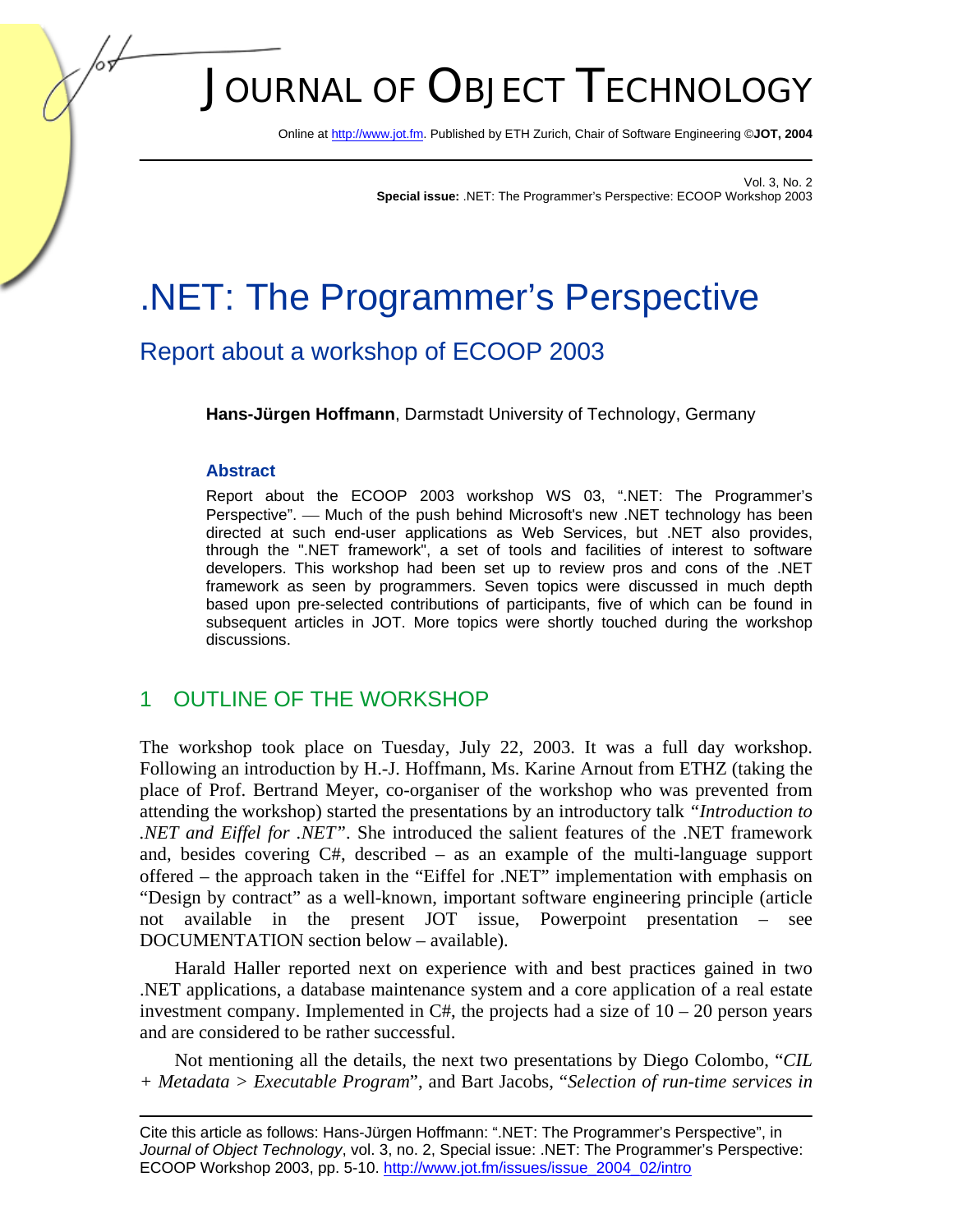*.NET: There is room for improvements*" (title of the article: "*Support for metadata-driven selection of run-time services in .NET is promising but immature*") allowed to learn about possibilities offered by the .NET metadata concept going beyond present solutions.

In the remaining three presentations by Anis Charfi, *"Software interactions"* (title of the article: *"Dynamic component composition in .NET"*), by Riccardo Casero and Mirko Cesarini, *"Managing code dependencies in C#"*, and by Peter Tröger, *"Component programming with .NET"* (article not available in the present JOT issue, Powerpoint presentation as mentioned in DOCUMENTATION section below) interesting and challenging perspectives for programming in the .NET framework were developed, again not mentioning all details.

All presentations led to many thoughtful discussions bringing to the participants a deep understanding of the pros and cons of the .NET approach. It remains to mention that some written contributions/presentations list co-authors.

Following the presentations and their thorough discussion a general discussion period of about 1 ½ hours was scheduled. Section 2 lists the main topics discussed.

## 2 TOPICS DISCUSSED

During the individual discussion of the presentations a number of relevant topics came up. Arguments *pros/cons* may be found already in the documented contributions insofar as authors had addressed them beforehand. Some of the topics were rather specific in the scope of the presentations considered. In the general discussion period at the end of the workshop they were altogether included if considered to be of a broader interest.

In addition a "to-discuss-list" had been prepared before the workshop (see link in DOCUMENTATION section below).

- .NET middleware architecture, experience report
- .NET and Corba / J2EE / Com+
- VisualStudio.NET as a programming environment
- .NET and Component composition
- .NET and deployment
- Metadata
- C# and Aspect-oriented programming
- C# and Design by contract / Programming by contract
- Shift  $C_{++}$  / Java =  $\Rightarrow$  (.NET /) C#
- .NET and Open Source?
- Internationalisation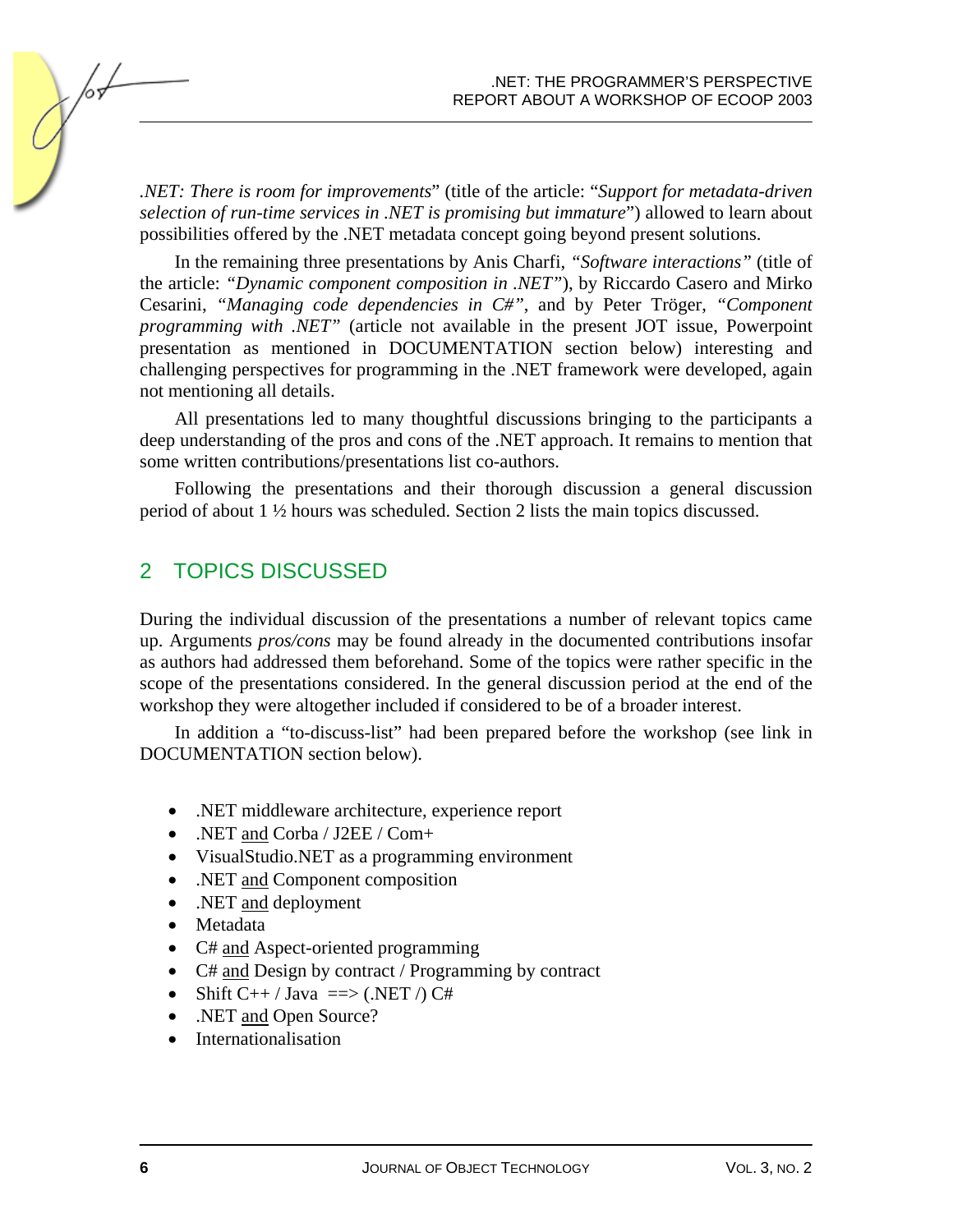We categorised the result of opinions brought up about .NET from a programmer's perspective into *positive*, *neutral* and *negative*. The picture given should not be understood as a research result and truly objective. It represents individual experience, expectation, and background. The entries in the lists highlight the outcome of a timelimited ad-hoc discussion. Thus the lists should not be considered to be complete and fully supported by hard objective arguments.

#### *Positive*:

- Good incorporation of concepts of object-oriented programming
- Common Type System
- Metadata and attribute treatment
- Standard architecture over different platforms
- Language interoperability
- Smooth transition between value/reference
- Component composition facilities
- Deployment support

#### *Neutral*:

- Web services
- Dependency processing
- Provisions for dynamisation of program behaviour during execution
- Aspect-oriented programming possible
- VisualStudio team environment became acceptable

#### *Negative*:

- Lack of native support for engineering environments
- Design specification following *Design by Contract*-technology not supported
- Customisation of client devices not possible
- *Open Source* co-operation in programming needs more support
- Shifting from C++/Java to C# not yet totally solved

## 3 DOCUMENTATION

There exists a Web page with additional information, the (beforehand proposed) *Todiscuss-list*, a collection of commonly found *Abbreviations* in the scope of .NET and (as far as available) slides presented during the workshop. See [http://www.informatik.tu-darmstadt.de/PU/ECOOP/JOT.](http://www.informatik.tu-darmstadt.de/PU/ECOOP/JOT)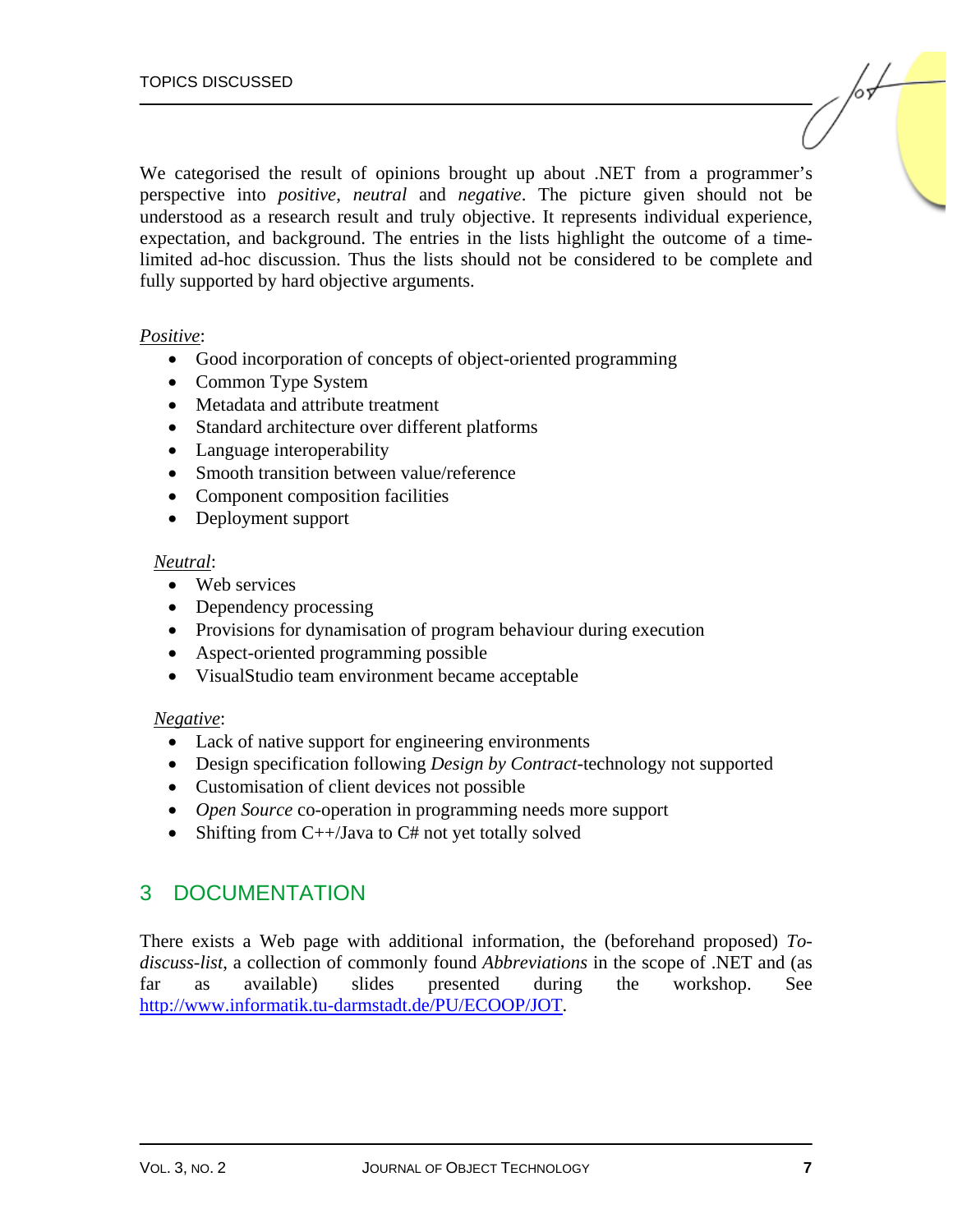## 4 PARTICIPANTS

Regular participants of the workshop (in alphabetical order) were:

Karine Arnout (representing co-organiser Bertrand Meyer), ETH Zurich, Switzerland Riccardo Casero, Politecnico di Milano / DEI, Italy Mirko Cesarini, Politecnico di Milano /DEI, Italy Anis Charfi, Univ. Nice / CNRS, France Diego Colombo, Univ. of Pisa, Italy Harald Haller, sd&m, Munich, Germany Hans-Jürgen Hoffmann – organiser –, Darmstadt Univ. of Technology, Germany Bart Jacobs, K. U. Leuven, Belgium Mattia Monga, Univ. degli Studi di Milano, Italy Michel Riveill, Univ. of Nice, France Doris Schmedding, Univ.of Dortmund, Germany Wolfgang Schult, HPI, Univ. of Potsdam, Germany Peter Tröger, Hasso-Plattner-Institute, Univ. of Potsdam, Germany

Further participants attended the workshop as guests without being introduced beforehand by a submitted and reviewed paper (some of these persons attended only partially – spelling errors due to hand-written list excepted!):

Davide Ancona, DISI, Univ. of Genova, Italy Andrew Cain, Swinborne; Australia Sari Eldadah, Arab Academy for Banking & Financial Science, Jordan Mei Feng, Newcastle Univ., UK Carl Gunter, Univ. of Pennsylvania, USA Uwe Hohenstein, Siemens AG, Munich, Germany Kim Jin-Young, Ojou Univ., South Korea Boris Litvac, Tel-Aviv Univ., Israel Giovanni Lagovio, DISI, Univ. of Genova, Italy Kim Myung-Uk, Ojou Univ, South Korea Sorin Moldovan, Univ. of Babes-Bolyai, Romania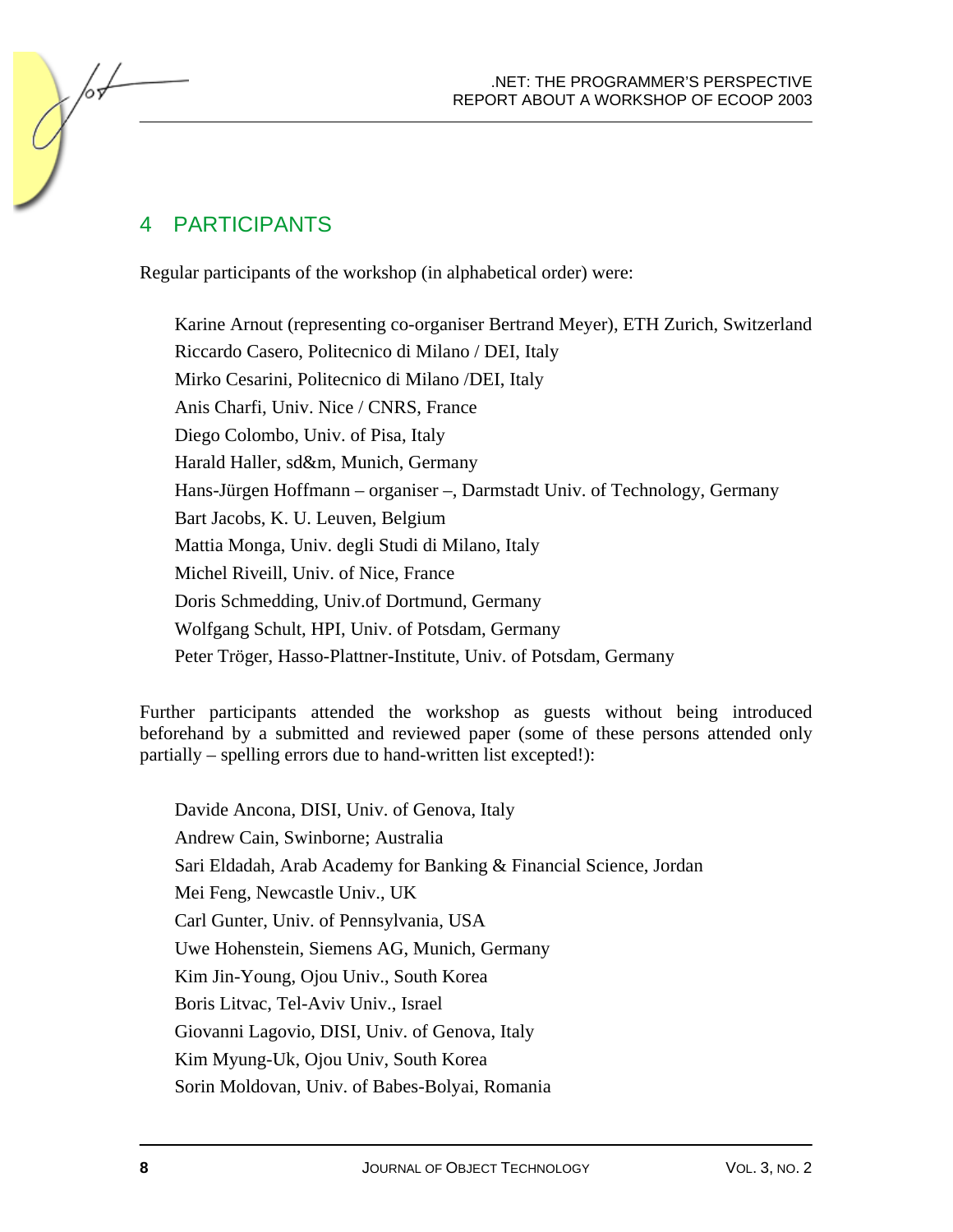David Prasad, MUNIT, India Pawel Stowikowski, AGH, Univ. of Cracow, Poland Bart Verheecke, Vrije Univ. Brussel, Belgium Gansha Wu, Intel Chinese Research Center, China Victor Ying, Intel Chinese Research Center, China

### 5 CONCLUSIONS

A fair discussion of many of the challenging advancements of .NET took place during the workshop. For the regular participants with planned/scheduled contributions a forum for presentation of their ideas and results of research was provided, allowing competent discussion by the whole group. Some of the guests, especially in the afternoon sessions and the general discussion period, brought interesting and helpful arguments into the discussions.

*Eiffel .NET*, introduced in the beginning, was in many cases something like a benchmark demonstrating how the .NET advancements may be measured from a "pure" objectoriented (language) point of view. .NET as a middle-ware system proved as an interesting achievement in component technology. .NET overall, although not free of an inherent level of complexity, was considered as a remarkable step of improvement in software/system technology; even if in details some critics came up.

We had very strong and competent contributions from industry; however, more participation by industry researchers would have been estimated. Contributions by persons from academic institutions identified interesting positive aspects and exhibited missing links to available and important scientific know-how with respect to the state-ofthe-art in software engineering. Thanks to all of them!

Special thanks go to the members of the reviewing committee:

- Robert L. Baber University of Limerick, Limerick, Ireland
- Johannes Heigert Munich Univ. of Applied Sciences, Munich, Germany
- Erhard Ploedereder University of Stuttgart, Stuttgart, Germany
- Michel Riveill Université de Nice, Nice, France
- Christian Salzmann Technische Universität München, Munich, Germany
- Doris Schmedding University of Dortmund, Dortmund, Germany
- Jürgen F.H. Winkler Friedrich Schiller University Jena, Jena, Germany

We acknowledge support by the executive committee of the German Chapter of the ACM. Special thanks to the members of the editorial board of JOT and Prof. Bertrand Meyer as publisher for providing a platform for the publication of the results.